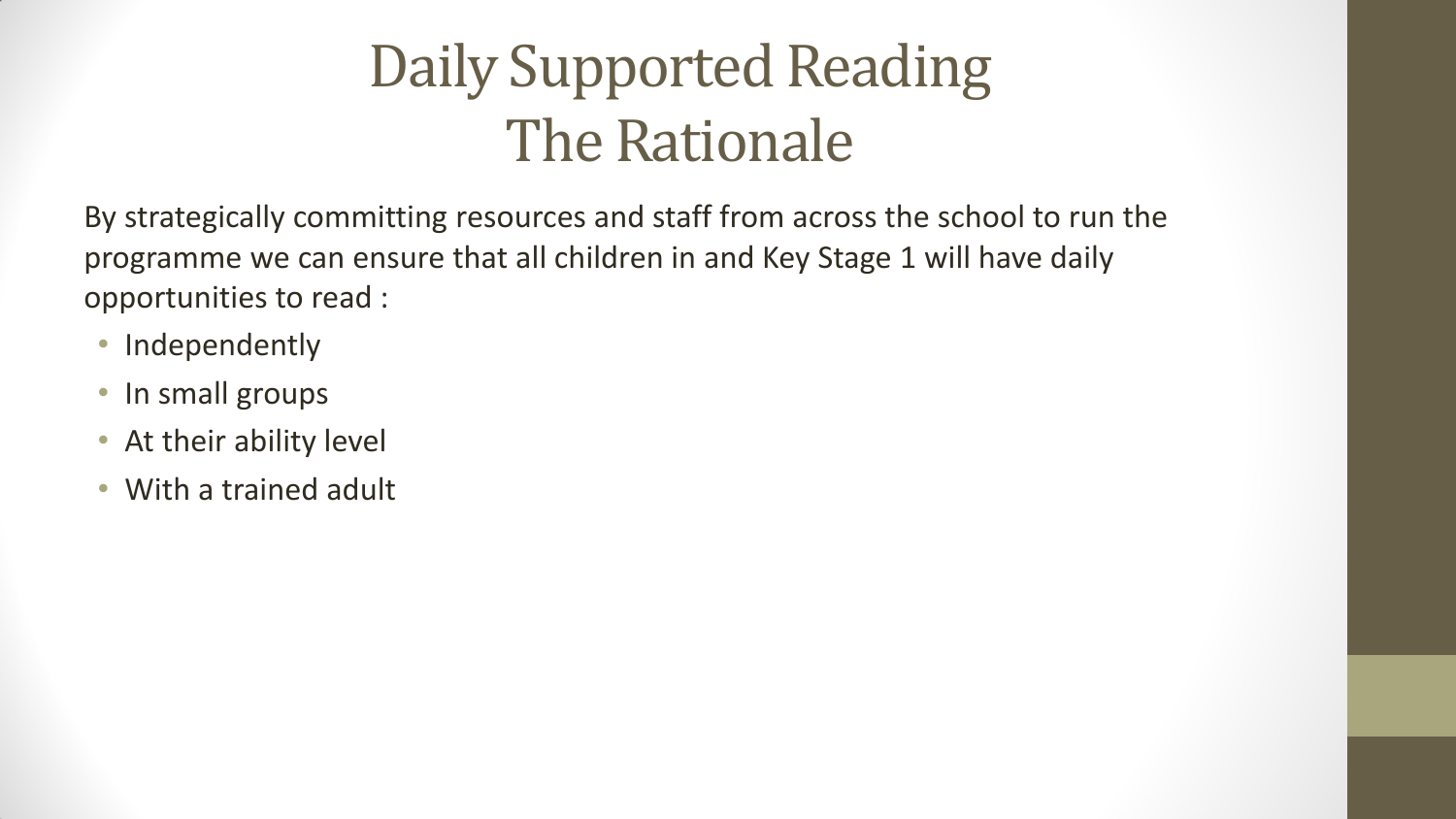## A Team Approach

- Understanding how children learn to read text and supporting the development of reading for pleasure, is central to a coherent whole school reading curriculum.
- Rushey Green has a whole school commitment to the development of children as independent readers. DSR is a great way of doing this.
- DSR runs **alongside** a daily systematic phonics programme.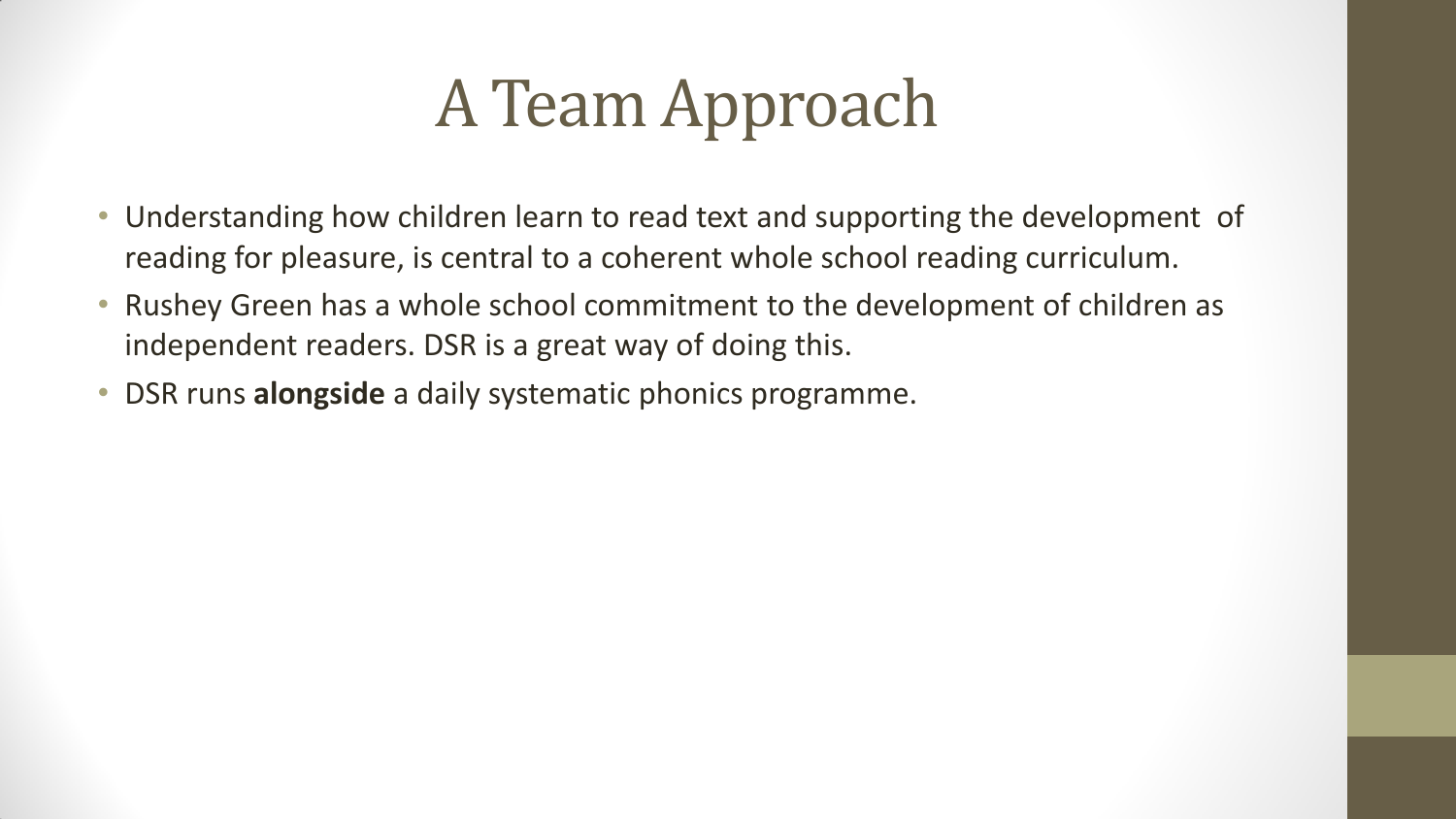# Staffing

- Staff are timetabled to lead DSR groups
- DSR runs every day
- Children work in small groups at the same time
- Each group has a designated adult
- DSR sessions last approximately 25-30 minutes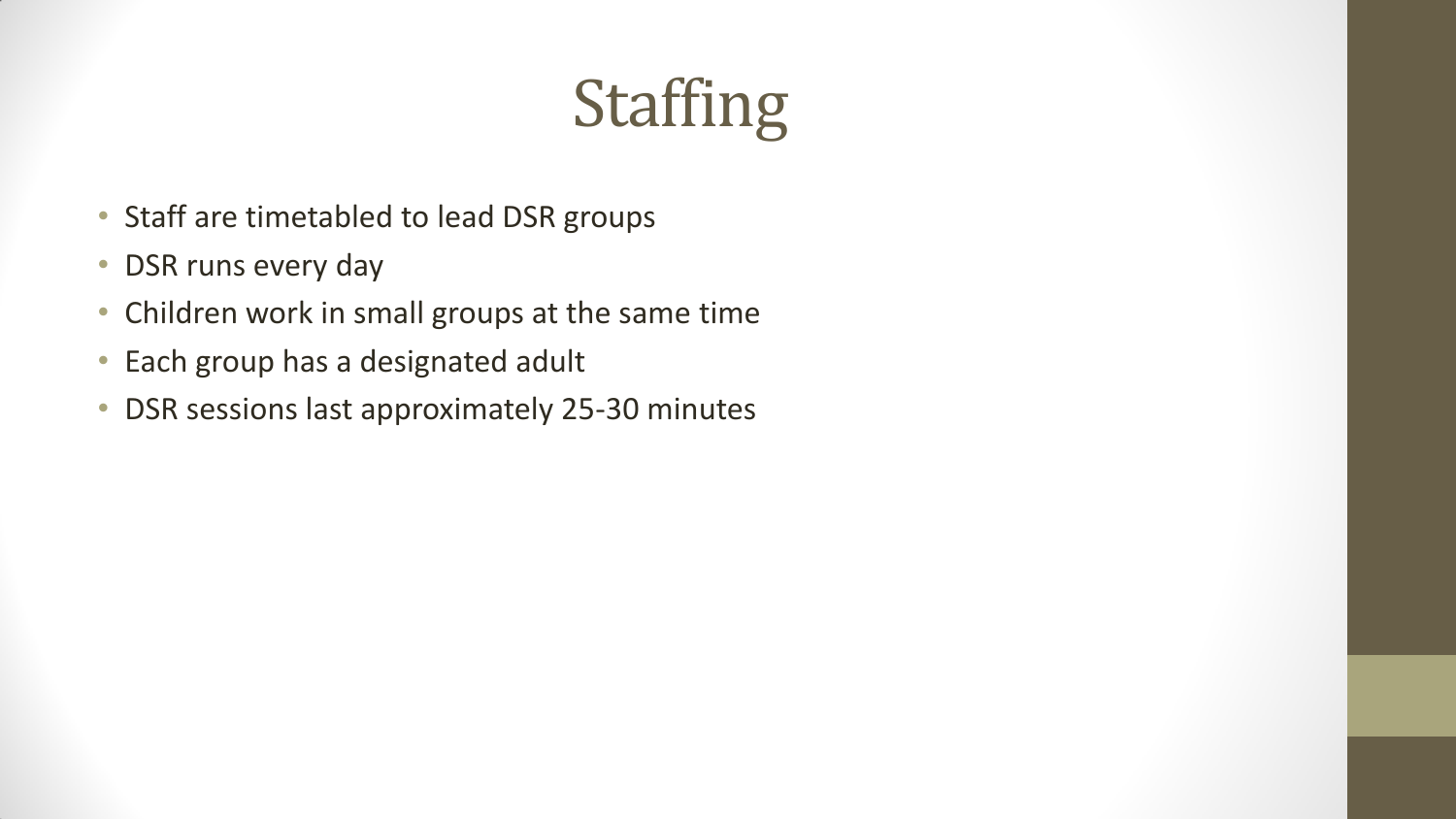#### **Overview**

- The lessons are scripted
- The children are grouped according to their reading level children are able to move fluidly between groups and move up and down levels, this allows children to make rapid progress
- If the text is too challenging/too easy then we can easily adjust the texts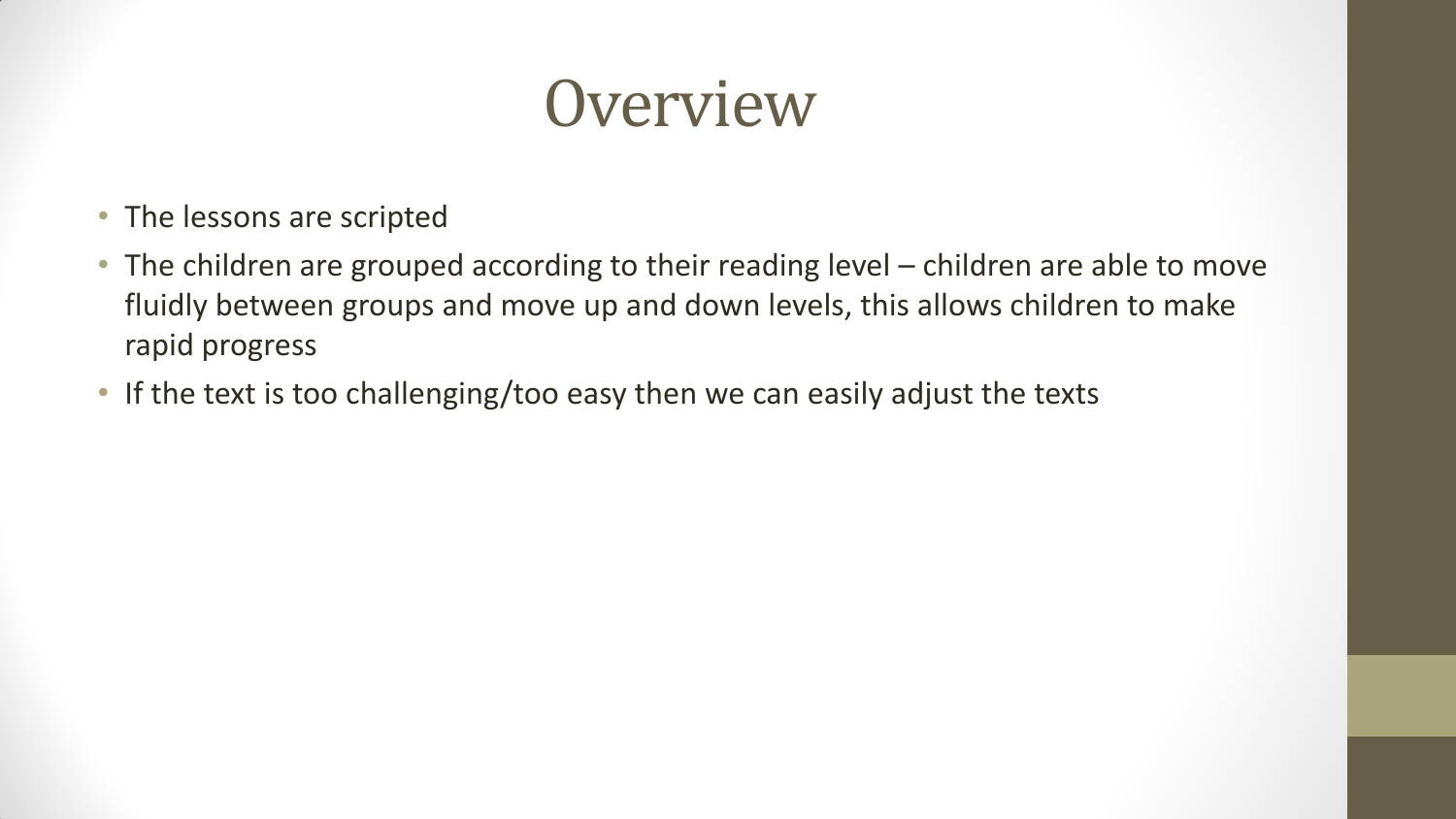## Key Features of the DSR Programme

- Children read 70+ across a year pitched to each child's learning to read level.
- Adults are skilled and know when to move children on.
- Scripts change as the texts get harder.
- Children are required to monitor their reading and prompted to notice errors and self-correct mistakes.
- Scripts link language that children use with that same language encoded in print.
- Children are taught to engage with and respond to text.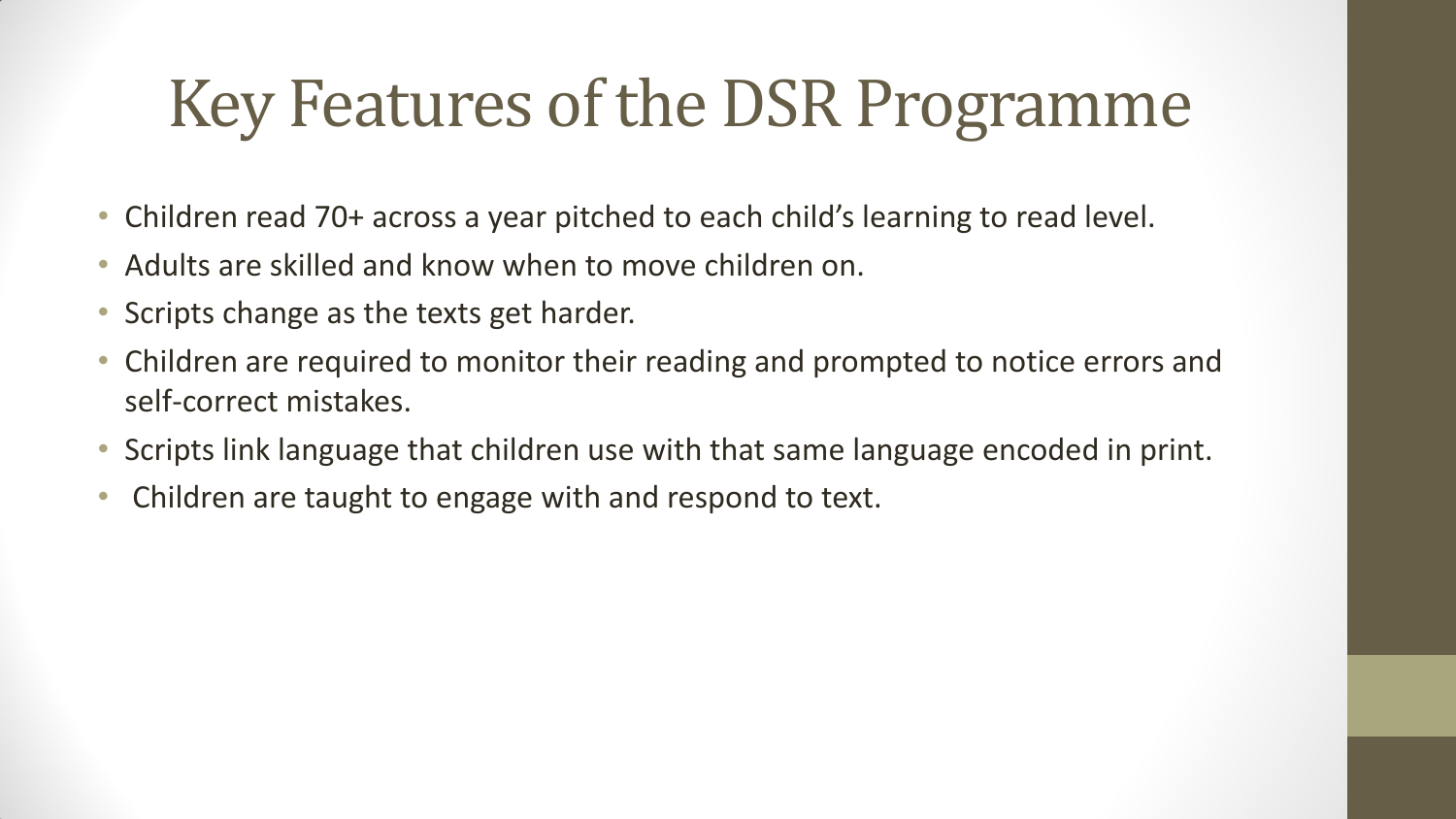#### What a Session Looks like

- Day 1 a new book is introduced this is re-read on day 2
- Day 3 another book is introduced this is re-read on day 4
- Day 5 is a consolidation day
- Talk and discussion comprehension and decoding in context
- Reading the story and talking about the texts
- Phonics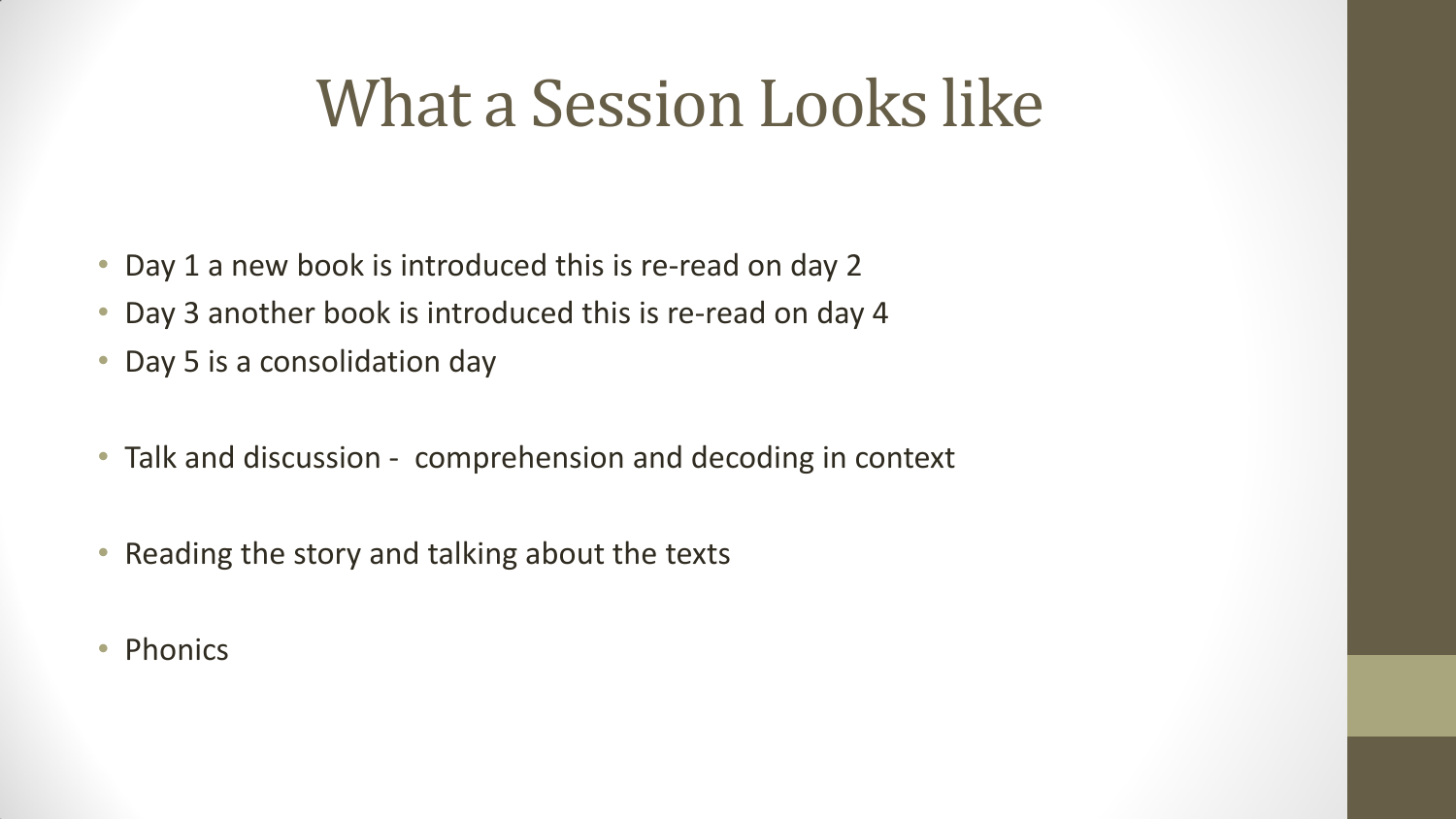## The Reading Levels

- The books are levelled at Reading Recovery Levels
- Pink Level 1, 2 & 2/3
- Red Level 3, 4, & 5
- Yellow Level 6, 7 & 8
- Blue Level 9, 10 &11
- Green Level 12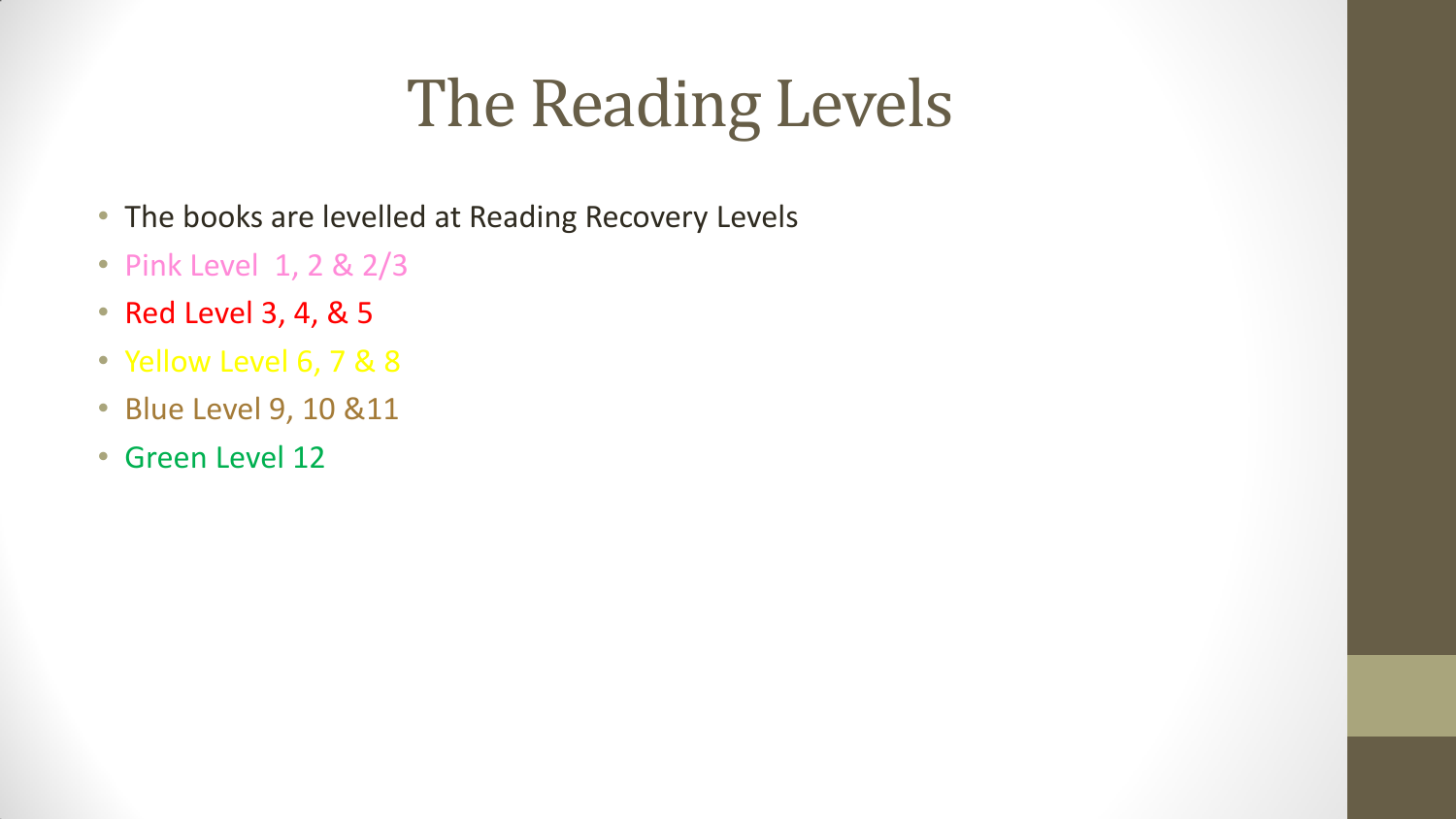### The Structure of a DSR Session

• **Before independent reading the adult:** 

**Tells** the story

**Reads** the story

**Says** words and phrases

**Demonstrates** how to help the children in independent decoding and problem solving **Highlights** reading strategies i.e. making it match/ eyes only

• **Independent Reading:** 

The adult provides 1-1 support for each member of the group in turn

Each child reads the whole text independently at their own pace.

When they are finished the first reading the should continue to re-read until the adult asks them to stop

**After independent reading:**

**Respond** to the text

**Learn** a word

**Link** language with print (cut up sentence)